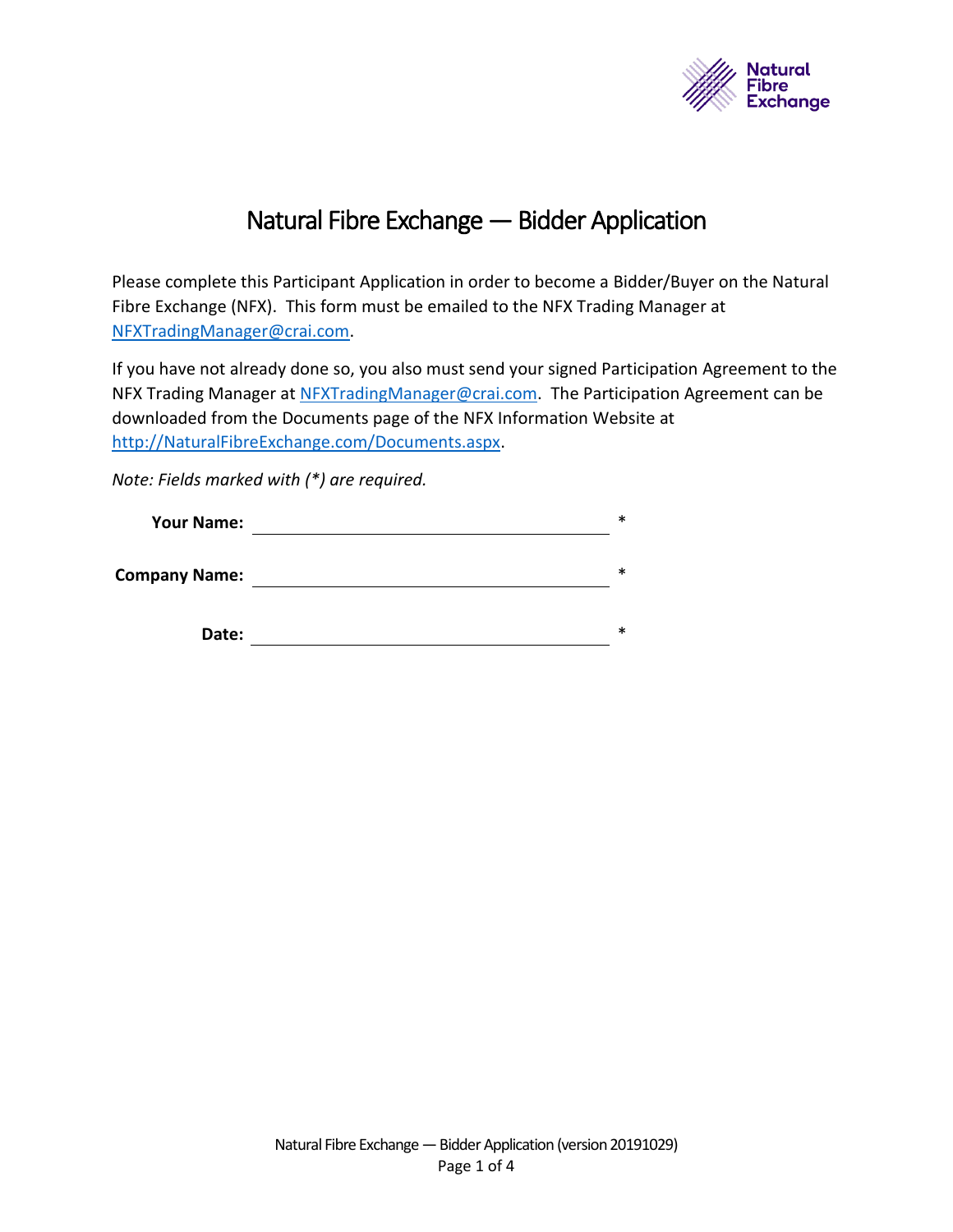

#### **I. Contact Information**

### **Primary Contact**

| $\ast$ | <b>First Name</b>       |
|--------|-------------------------|
| $\ast$ | Last Name               |
| $\ast$ | Company                 |
|        | Title                   |
| $\ast$ | <b>Phone Number</b>     |
|        | Mobile/Cell Number      |
| $\ast$ | Email                   |
| $\ast$ | <b>Street Address 1</b> |
|        | <b>Street Address 2</b> |
| $\ast$ | City                    |
|        | Province/State          |
| $\ast$ | Country                 |
| $\ast$ | Postal/Zip Code         |
|        |                         |

## **Contact 2 — Optional** (*Fields marked with (\*) are not required if same as Primary Contact*)

| $\ast$ | <b>First Name</b>       |
|--------|-------------------------|
| $\ast$ | Last Name               |
| $\ast$ | Company                 |
|        | Title                   |
| $\ast$ | <b>Phone Number</b>     |
|        | Mobile/Cell Number      |
| $\ast$ | Email                   |
| $\ast$ | <b>Street Address 1</b> |
|        | <b>Street Address 2</b> |
| $\ast$ | City                    |
|        | Province/State          |
| $\ast$ | Country                 |
| $\ast$ | Postal/Zip Code         |
|        |                         |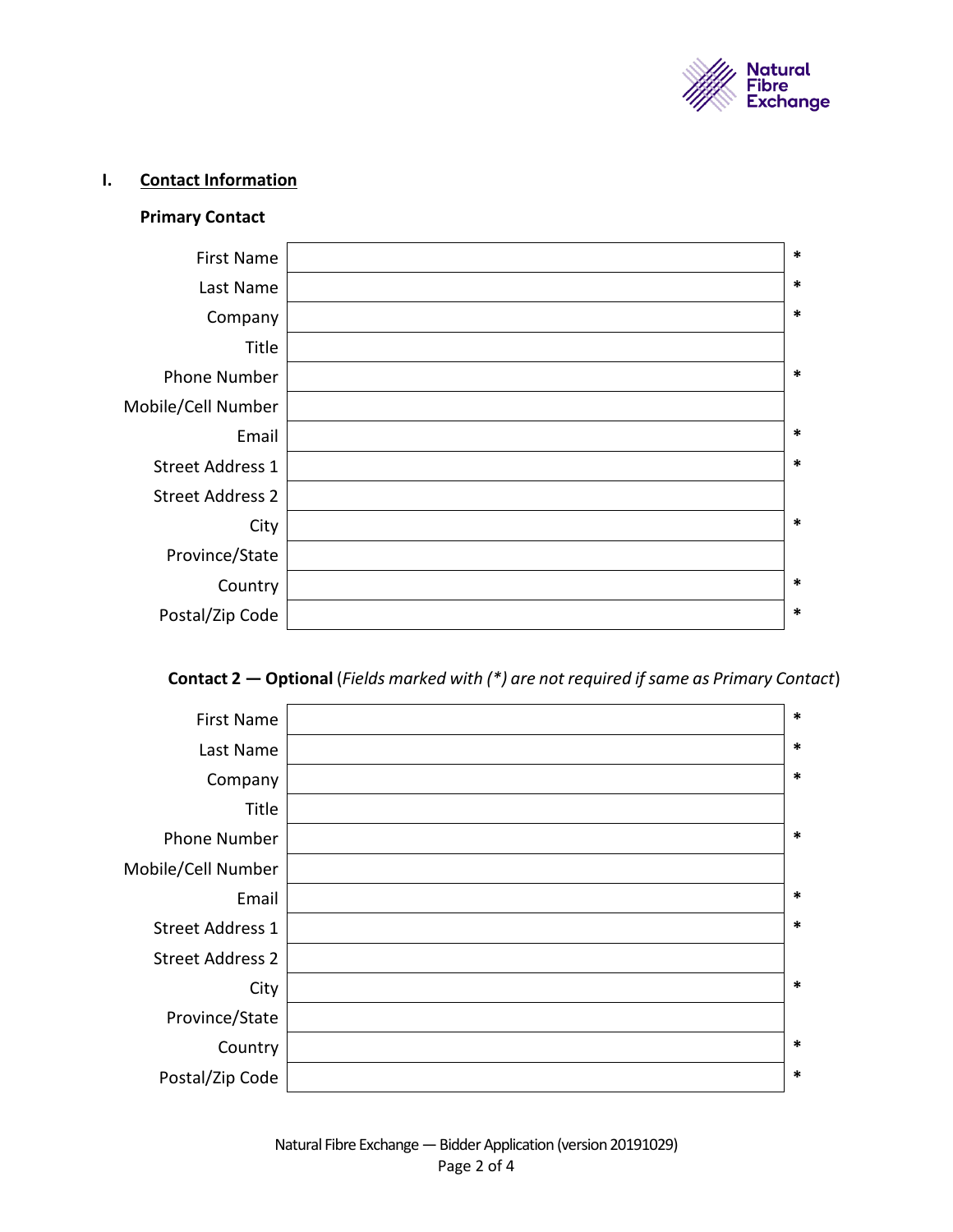

| $\ast$ | <b>First Name</b>       |
|--------|-------------------------|
| $\ast$ | Last Name               |
| $\ast$ | Company                 |
|        | Title                   |
| $\ast$ | <b>Phone Number</b>     |
|        | Mobile/Cell Number      |
| $\ast$ | Email                   |
| $\ast$ | <b>Street Address 1</b> |
|        | <b>Street Address 2</b> |
| $\ast$ | City                    |
|        | Province/State          |
| $\ast$ | Country                 |
| $\ast$ | Postal/Zip Code         |

#### **Contact 3 — Optional** (*Fields marked with (\*) are not required if same as Primary Contact*)

#### **II. Sellers on NFX I am Interested in Purchasing from**

- AFFCO NZ Ltd □ [www.affco.co.nz](http://www.affco.co.nz/)
	-
- Alliance Group □ [www.alliance.co.nz](http://www.alliance.co.nz/)
- ANZCO Foods ☐ [www.anzcofoods.com](http://www.anzcofoods.com/)
- 
- Lowe Corporation Limited ☐ [www.lowecorp.co.nz](http://www.lowecorp.co.nz/)
- The New Zealand Merino Company □ [www.nzmerino.co.nz](http://www.nzmerino.co.nz/)
- Progressive Leathers Export Limited □ [www.pllnz.co.nz](http://www.pllnz.co.nz/)
	- Wools of New Zealand □ [www.woolsnz.com](http://www.woolsnz.com/)
		-
		- Wright Wool □ [www.wrightwool.co.nz](http://www.wrightwool.co.nz/)

- Other ☐
- Other  $\Box$
- Other ☐